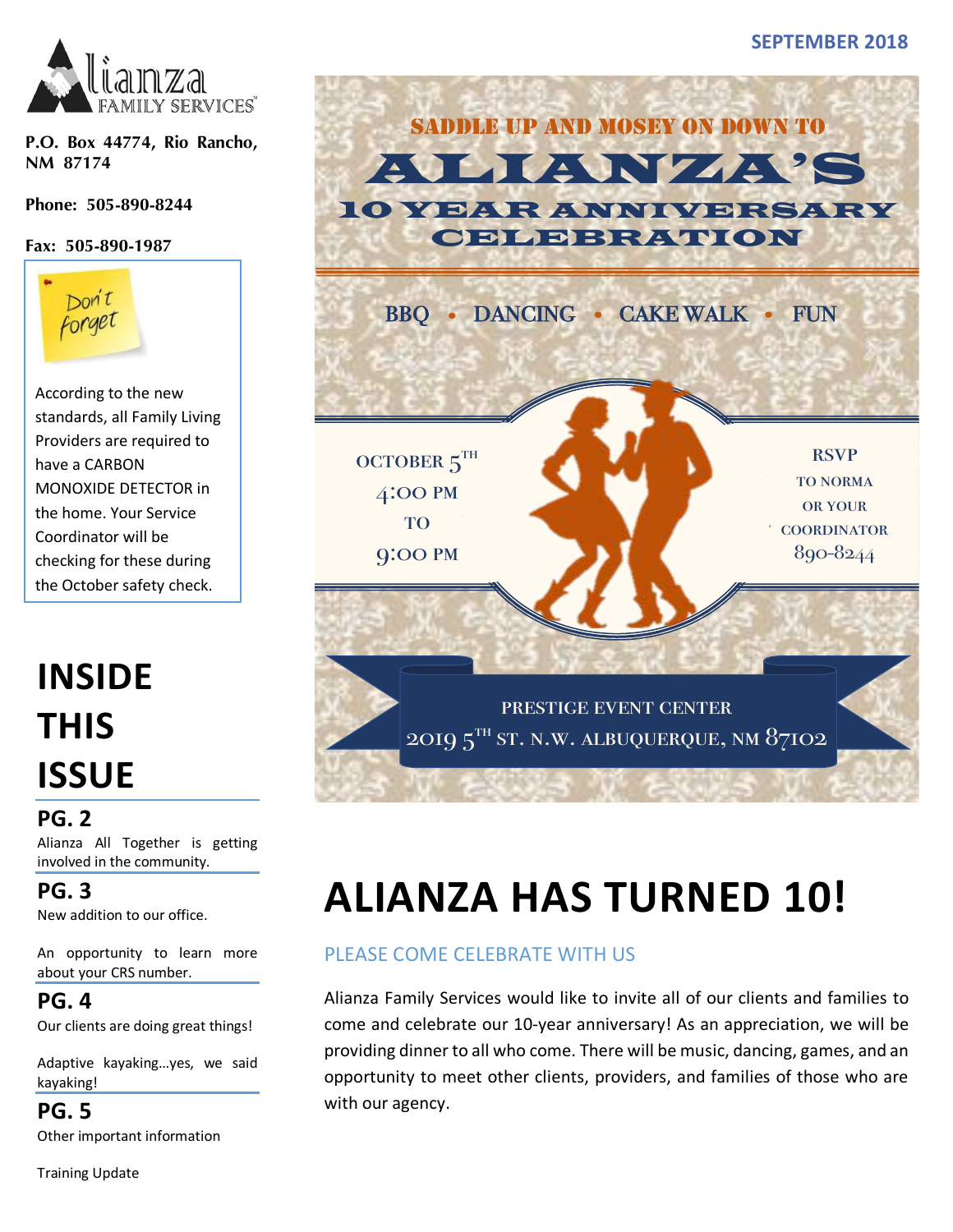#### Alianza All-Together Presents:

**Our First** 

**Peanut Butter and Jelly Drive** 

Participants of Alianza All Together will prepare Peanut Butter and Jelly sandwiches that will be handed out to the homeless.

Donations of: bread, peanut butter, jelly, and sandwich bags are much appreciated!

Any donations should be brought to the Alianza Office by Friday, October  $5<sup>th</sup>$ .

Alianza Office: 6620 Gulton Ct. NE, Albuquerque, NM 87109



Alianza All-Together begins at 11:00 AM and will be held at the Alianza Office

# **ALIANZA ALL TOGETHER**

"ENCHANCING THE LIVES OF INDIVIDUALS BY BUILDING MEANINGFUL RELATIONSHIPS AND GIVING BACK TO THEIR COMMUNITY THROUGH ACTS OF KINDNESS."

Alianza Family Services hosts our club, Alianza All Together, **every 2nd Friday of each month from 11:00am to 2:00pm**. In July clients enjoyed helping each other with an art project, in August clients made sensory slime, and for September clients will participate in team building through bowling at Lucky 66!

During the month of October, participants of our club will be giving back to their community by joining in on our Peanut Butter and Jelly Drive! Clients will be able to help in the making and packaging of PB&J sandwiches and other goodies to pass out to the homeless in Albuquerque.







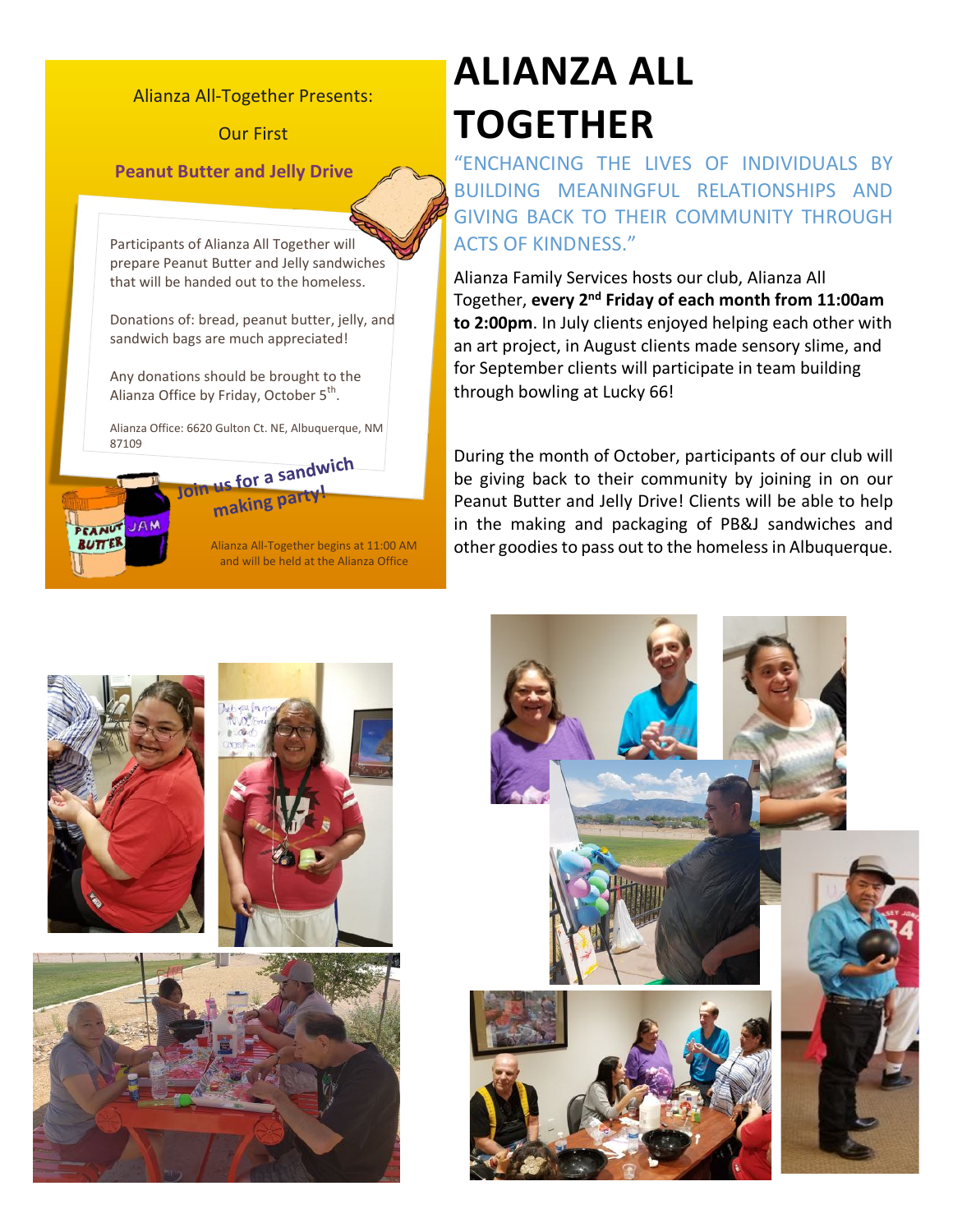

### **CRS WORKSHOPS**

#### TAXATION AND REVENUE

As an Independent Contractor of Alianza Family Services, if you are providing CCS, CIHS, or Respite services you have a CRS number. There is a lot to know about your CRS number and how to pay your taxes. If you would like more information or have any questions, the Taxation and Revenue department hosts informational classes that may be very helpful to you!

Here is a list of the remaining classes that will be held in 2018. If you have any questions regarding these classes please call 505-841-6393

### **NEW TO ALIANZA'S OFFICE**

Next time you are in the office, visit our new vending machine located next to the training room.

All proceeds from the vending machine will go to supplies and activities for Alianza All Together.



NEW EMPLOYER WORKSHOP

CLASS 8:30 A.M. TO 3:30 P.M.

#### **FREE CRS-1 TAXPAYER WORKSHOPS**

**NEW BUSINESS WORKSHOP** CLASS 8:30 A.M. TO 4:00 P.M.

OUARTERLY SPANISH CRS WORKSHOP 8:30 A.M. TO 4:00 P.M.

Call 505-841-6393 or go to http://www.tax.newmexico.gov/8usinesses/workshops.aspx to pre-register for all workshops. Class size limited to 30

| <b>CLASS DATES</b>   | JULY-DECEMBER 2018                              |
|----------------------|-------------------------------------------------|
| SEP. 10, 2018        | New Business Workshop at NM Taxation & Revenue  |
| SEP. 17, 2018        | New Business Workshop at NM Taxation & Revenue  |
| SEP. 24, 2018        | New Employer Workshop at NM Taxation & Revenue  |
| OCT. 01, 2018        | New Business Workshop at NM Taxation & Revenue  |
| OCT. 15, 2018        | New Business Workshop at NM Taxation & Revenue  |
| OCT. 22, 2018        | New Employer Workshop at NM Taxation & Revenue. |
| NOV. 05, 2018        | New Business Workshop at NH Taxation & Revenue  |
| NOV. 19, 2018        | New Business Workshop at NM Taxation & Revenue  |
| NOV. 26, 2018        | SPANISH CRS Workshop at NM Taxation & Revenue   |
| DEC. 03, 2018        | New Business Workshop at NM Taxation & Revenue  |
| <b>DEC. 10, 2018</b> | New Business Workshop at NH Taxation & Revenue  |

If you are an individual with a disability who is in need of a reader, amplifier, qualified sign language interpreter, or any other form of auxiliary aid or service to attend or participate in the workshop, pleas contact Taxpayer Assistance at 505-841-6393 at least two weeks prior to the world possible.

> ALL CLASSES WILL BE HELD AT: New Mexico Taxation & Revenue Dept. **Bank of the West Building** First Floor Conference Center 5301 Central Ave. NE Albuquerque, NM 87108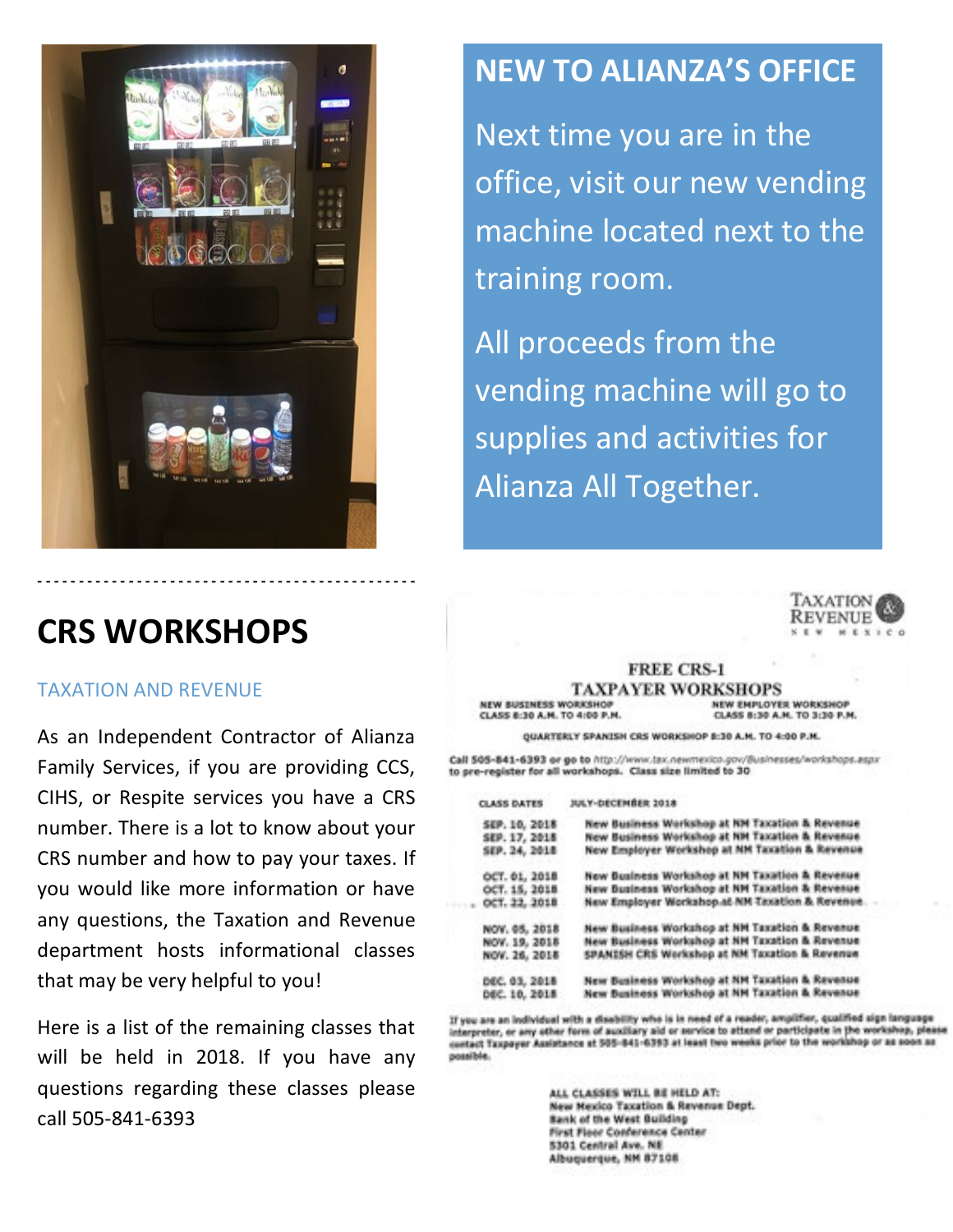

 $\leftarrow$  Harley knows how to rock her scrubs. She recently successfully passed her Certified Nursing Assistant test and will wear this uniform with pride!

**CONGRATULATIONS HARLEY!** 

# **WORKING HARD AND HAVING FUN!**

OUR CLIENTS KNOW HOW TO GET THINGS DONE AND HOW TO HAVE A GREAT TIME

Darrin  $\rightarrow$ has been busy traveling all over the place! He has kayaked in Santa Rosa and was not afraid of heights at the Grand Canyon!



James  $\rightarrow$ knows how to vacation! He looks like he's having a great time on the water while he visited the hot Texas heat!





## **ADAPTIVE KAYAKING OPEN HOUSES**

KAYAK NEW MEXICO IS VOLUNTEER RUN, TAX-EXEMPT NON-PROFIT CORPORTATION

Currently Scheduled Adaptive Kayaking Open Houses:

September 20, 2018 - Wyndham ABQ Surf N' Slide; 4pm to 7pm

October 18, 2018 - Wyndham ABQ Surf N' Slide; 4pm to 7pm

November 15, 2018 - Wyndham ABQ Surf N' Slide; 4pm to 7pm

December 20, 2018 - Wyndham ABQ Surf N' Slide; 4pm to 7pm

Cost is \$10.00 per person for those entering the pools; scholarships are available. Contact Jane@kayaknewmexico.org

**Registration is open for the August through December 2018 Adaptive Kayaking Open Houses at Wyndham ABQ Surf N' Slide**